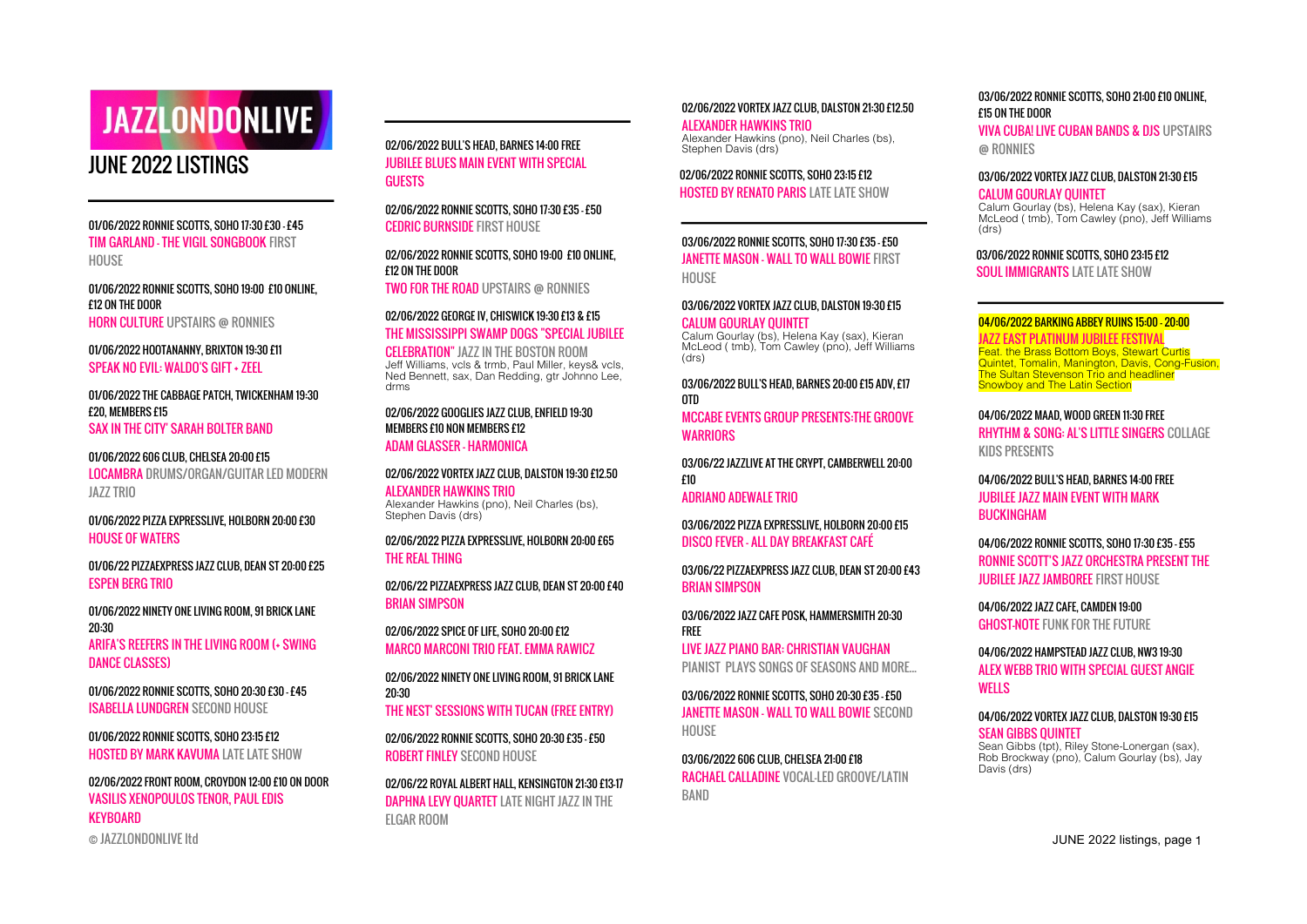04/06/2022 PIZZA EXPRESSLIVE, HOLBORN 20:00 £25 DISCO FEVER - DISCO GROOVE COLLECTIVE

04/06/22 PIZZAEXPRESS JAZZ CLUB, DEAN ST 20:00 £45 BRIAN SIMPSON

04/06/2022 JAZZ CAFE POSK, HAMMERSMITH 20:30 £20 MAXINE GORDON: SOPHISTICATED GIANTS JAZZ

CONCERT, 2 SETS Hannah Horton, Camilla George, Emma Rawicz, Tony Kofi, Wendy Kirkland, Vimala Rowe, Laura Impallomeni, J Steps and Maxine Gordon

04/06/2022 RONNIE SCOTTS, SOHO 20:30 £35 - £55 RONNIE SCOTT'S JAZZ ORCHESTRA PRESENT THE JUBILEE JAZZ JAMBOREE SECOND HOUSE

04/06/2022 606 CLUB, CHFLSFA 21:00 £18 DEREK NASH SAX-LED MODERN JAZZ QUARTET

04/06/22 NINETY ONE LIVING ROOM, 91 BRICK LANE 21:00 JAZZ LATES: MUTTNIK

04/06/2022 RONNIE SCOTTS, SOHO 21:00 £10 ONLINE, £15 ON THE DOOR

MIKE VITTI'S FUNKY NATION NIGHT UPSTAIRS @ RONNIES

04/06/2022 VORTEX JAZZ CLUB, DALSTON 21:30 £15 **SEAN GIBBS OUINTET** 

Sean Gibbs (tpt), Riley Stone-Lonergan (sax), Rob Brockway (pno), Calum Gourlay (bs), Jay Davis (drs)

04/06/2022 RONNIE SCOTTS, SOHO 23:15 £12 GUIDO SPANNOCCHI LATE LATE SHOW

05/06/2022 RONNIE SCOTTS, SOHO 12:00 £20 - £30 SUNDAY JAZZ LUNCH: SINATRA '62 LUNCHTIME SHOW

05/06/2022 THE OVAL TAVERN, CROYDON 13:00 FREE **ART THEMEN OUARTET** 

05/06/22 PIZZAEXPRESS JAZZ CLUB, DEAN ST 13:30 £18 KRISTINE MILLS

05/06/22 BULL'S HEAD, BARNES 15:00 £12 ADV, £14 OTD THE MARISA DARGAHI TRIO

05/06/2022 RONNIE SCOTTS, SOHO 18:30 £25 - £45 SARAH GILLESPIE MAIN SHOW

05/06/2022 VORTEX JAZZ CLUB, DALSTON 19:30 £5 JAZZ JAM WITH RILEY STONE-LONERGAN

05/06/2022 606 CLUB, CHELSEA 20:00 £15 JACQUI HICKS PRESENTS "70 YEARS OF MUSIC IN ONE NIGHT!" 606 CLUB JUBILEE SPECIAL

05/06/22 PIZZAEXPRESS JAZZ CLUB, DEAN ST 20:00 £18 MARK LOCKHEART

05/06/2022 NINETY ONE LIVING ROOM, 91 BRICK LANE 20:30 CARI-OKE (CARIBBEAN KARAOKE)

06/06/2022 RONNIE SCOTTS, SOHO 17:30 £35 - £50 MATTHEW WHITAKER FIRST HOUSE

06/06/2022 JAZZ CAFE, CAMDEN 19:00 THE AFROBEATS ORCHESTRA AFROBEATS CLASSICS PERFORMED BY

06/06/2022 RONNIE SCOTTS, SOHO 19:00 £10 ONLINE, £12 ON THE DOOR VOODOO LOUNGE UPSTAIRS @ RONNIES

06/06/2022 606 CLUB, CHELSEA 20:00 £15 LAURA JURD TRUMPET LED MODERN JAZZ TRIO

06/06/2022 BEXLEY JAZZ CLUB, BEXLEY 20:00 £20 THE DAVE LEWIS QUARTET Dave Lewis (sax), Robin Aspland (p), Neville Malcolm (b), Rod Youngs (d)

06/06/2022 PIZZAEXPRESS JAZZ CLUB, DEAN ST 20:00 ANJELO DISONS AND DAVID MRAKPOR

06/06/2022 NINETY ONE LIVING ROOM, 91 BRICK LANE 20:30 VOGUE RITES: BALLROOM CLUB NIGHT

06/06/2022 RONNIE SCOTTS, SOHO 20:30 £35 - £50 MATTHEW WHITAKER SECOND HOUSE

06/06/2022 THE OXFORD TAVERN, KENTISH TOWN 20:30 £10, £5 FOR MUSICIANS NAT STEELE (VIBES)

07/06/2022 RONNIE SCOTTS, SOHO 18:00 £25 - £40 SAM EVERY BIG BAND - THE BEST OF BOND MAIN SHOW

07/06/2022 VORTEX JAZZ CLUB, DALSTON 19:00 FREE MID WEEK DOWNSTAIRS JAM

07/06/2022 606 CLUB, CHELSEA 20:00 £0 RAM FINAL RECITALS ROYAL ACADEMY OF MUSIC FINAL RECITALS

07/06/22 PIZZAEXPRESS JAZZ CLUB, DEAN ST 20:00 £15 MATT CARTER SEPTET

07/06/2022 RONNIE SCOTTS, SOHO 20:00 £10 ONLINE, £12 ON THE DOOR RUBY SINGS UPSTAIRS @ RONNIES

07/06/22 EAST SIDE JAZZ CLUB, LEYTONSTONE 20:30 £12 BASIL HODGE QUARTET FT RILEY STONE-LONERGAN

07/06/2022 CRAZY COQS, ZEDEL 21:15 SHARON'S SASSY SWING JAZZ

08/06/2022 RONNIE SCOTTS, SOHO 17:30 £20 - £35 STEVE HUNT'S ELEKTRIK MARKET FIRST HOUSE

08/06/2022 MAAD, WOOD GREEN 19:00 FREE SONGWRITERS' CLUB - WORKSHOP COLLAGE PRESENTS

08/06/2022 RONNIE SCOTTS, SOHO 19:00 £10 ONLINE, £12 ON THE DOOR HORN CULTURE UPSTAIRS @ RONNIES

08/06/2022 HAMPSTEAD JAZZ CLUB, NW3 19:30 ED BENTLEY & HIS ILLUSTRIOUS QUARTET - B3 HAMMOND LOUNGE

08/06/2022 THE CABBAGE PATCH, TWICKENHAM 19:30 £20, MEMBERS £15 THE VOCAL SESSION: WITH ANITA WARDELL

#### 08/06/2022 VORTEX JAZZ CLUB, DALSTON 19:30 £12.50

SULTAN STEVENSON TRIO Sultan Stevenson (pno), Jacob Gryn(bs), Joel Waters (drs)

08/06/2022 606 CLUB, CHELSEA 20:00 £0

RAM FINAL RECITALS ROYAL ACADEMY OF MUSIC FINAL RECITALS

08/06/2022 PIZZA EXPRESSLIVE, HOLBORN 20:00 £55 **ALARAMA 3** 

08/06/22 PIZZAEXPRESS JAZZ CLUB, DEAN ST 20:00 £18 ISQ

08/06/2022 THE PAVILLION, WOODBRIDGE RD, GUILDFORD 20:00 £18

MARK NIGHTINGALE GUILDFORD JAZZ AT THE

**PAVILLION** Mark Nightingale (tmbne) Martin Shaw (tmpt) ; Dave Newtin (pno) Marianne Windham (bass) ; Seb de Krom (dms)

08/06/2022 NINETY ONE LIVING ROOM, 91 BRICK LANE 20:30 ARIFA'S REEFERS IN THE LIVING ROOM (+ SWING DANCE CLASSES)

08/06/2022 RONNIE SCOTTS, SOHO 20:30 £20 - £35 ELIJAH FOX TRIO SECOND HOUSE

08/06/2022 VORTEX JAZZ CLUB, DALSTON 21:30 £12.50 SULTAN STEVENSON TRIO Sultan Stevenson (pno), Jacob Gryn(bs), Joel Waters (drs)

08/06/2022 RONNIE SCOTTS, SOHO 23:15 £12 HOSTED BY MATT ROBERTS LATE LATE SHOW

09/06/2022 FRONT ROOM, CROYDON 12:00 £10 ON DOOR TERRY SEABROOK KEYBOARD, JACK KENDON TRUMPET, NIGEL THOMAS BASS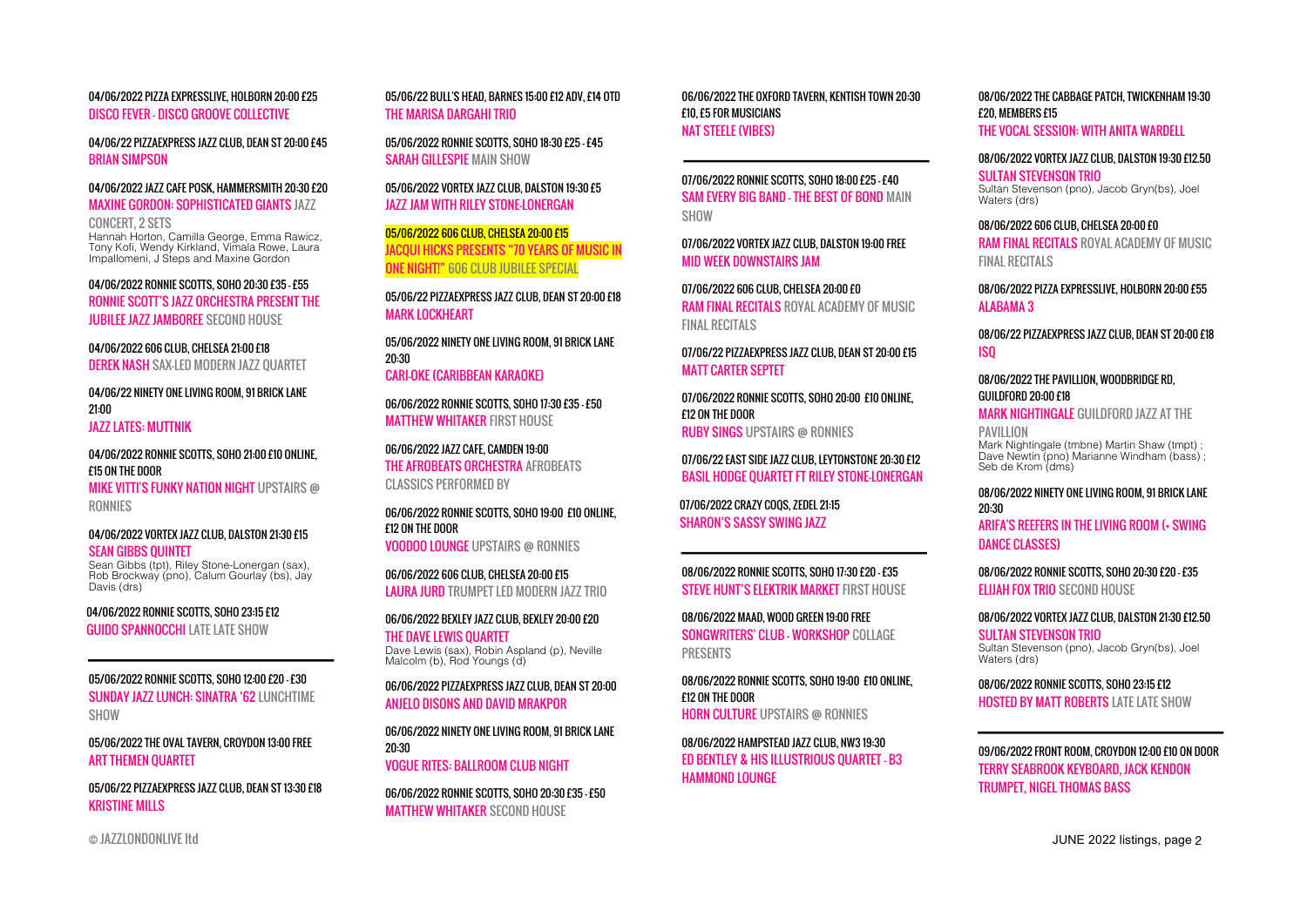09/06/2022 RONNIE SCOTTS, SOHO 17:30 £50 - £65 **STACFY KENT FIRST HOUSE** 

09/06/2022 RONNIE SCOTTS, SOHO 19:00 £10 ONLINE, £12 ON THE DOOR

TWO FOR THE ROAD UPSTAIRS @ RONNIES

#### 09/06/2022 GEORGE IV, CHISWICK 19:30 £14 & £16 BARB JUNGR "DYLAN AND COHEN AND LOVE" JAZZ

IN THE BOSTON ROOM Barb Jungr, vcls & Jenny Carr, Keys & Vcls

09/06/2022 GOOGLIES JAZZ CLUB, ENFIELD 19:30 MEMBERS £10 NON MEMBERS £13

## ALAN BARNES - SAXOPHONES & CLARINET

#### 09/06/2022 VORTEX JAZZ CLUB, DALSTON 19:30 £12.50

EMMA JOHNSON'S GRAVY BOAT Emma Johnson (sax), Fergus Vickers (gtr), Richard Jones (pno), Angus Milne (bs), Steve Hanley (drs)

09/06/22 BULL'S HEAD, BARNES 19:45 £20 ADV, £20 OTD THE ALAN PRICE BAND

## 09/06/2022 606 CLUB, CHELSEA 20:00 £15

ALGORISMS 1477/GROOVE

#### 09/06/2022 LAUDERDALE HOUSE, N6 20:00 £12.50

BLUE TOWN TRIO JAZZ IN THE HOUSE PRESENTS The Blue Town Trio features emerging Londonbased talent Zoe Francis on vocals, multi-award winning Jim Mullen on quitar (Morrissey Mullen, Terry Callier, Mose Alison, Georgie Fame, Gene Harris), and the incomparable Ross Stanley on Hammond organ.

#### 09/06/2022 MAAD, WOOD GREEN 20:00 £10, £5 **STUDENTS**

CASSIUS COBBSON TOMORROW'S WARRIORS PRESENTS

09/06/2022 PIZZA EXPRESSLIVE, HOLBORN 20:00 £55 ALABAMA 3

09/06/22 PIZZAEXPRESS JAZZ CLUB, DEAN ST 20:00 £15 HEADS UP - THE NAKED EYE

09/06/2022 SPICE OF LIFE, SOHO 20:00 £12 MARIA REHAKOVA'S TOPOFÆANA

#### 09/06/2022 RONNIE SCOTTS, SOHO 20:30 £35 - £50

BEN SIDRAN PRESENTS 'SWING STATE'- SECOND HOUSE

#### 09/06/2022 VORTEX JAZZ CLUB, DALSTON 21:30 £12.50 EMMA JOHNSON'S GRAVY BOAT

Emma Johnson (sax), Fergus Vickers (gtr), Richard Jones (pno), Angus Milne (bs), Steve Hanley (drs)

## 09/06/2022 RONNIE SCOTTS, SOHO 23:15 £12

HOSTED BY VULA MALINGA LATE LATE SHOW

#### 10/06/2022 RONNIE SCOTTS, SOHO 14:00 £50 - £65 STACEY KENT MATINEE

10/06/2022 RONNIE SCOTTS, SOHO 17:30 £50 - £65 **STACFY KENT FIRST HOUSE** 

10/06/2022 HAMPSTEAD JAZZ CLUB, NW3 19:30 **FIONA ROSS** 

#### 10/06/2022 VORTEX JAZZ CLUB, DALSTON 19:30 £15 LIRAN DONIN'S 1000 BOATS Liran Donin (bs), Josh Arcoleo (sax), Chris Williams (sax), Maria Chiara Argiro (pno), Ben Brown (drs)

#### 10/06/22 BULL'S HEAD, BARNES 20:00 £12 ADV, £14 OTD MOMENTUM

10/06/22 JAZZLIVE AT THE CRYPT, CAMBERWELL 20:00 £10

SARA DOWLING QUARTET

10/06/2022 PIZZA EXPRESSLIVE, HOLBORN 20:00 £25 IMAANI

10/06/22 PIZZAEXPRESS JAZZ CLUB, DEAN ST 20:00 £25 ALAN BARNES & MARK NIGHTINGALE

#### 10/06/2022 RIVERSIDE ARTS CENTRE, SUNBURY-ON-THAMES 20:00 £15

NICOLAS MEIER PRESENTED BY MOOD INDIGO EVENTS

Nicolas Meier (Gtr), Terence Collie (pno), Stuart Barker (bs), Adam Teixeira (drs)

10/06/2022 THE PHEASANTRY, KINGS RD 20:00:00 JAZZ DIVAS - GRACIELA RODRIGUEZ

10/06/2022 JAZZ CAFE POSK, HAMMERSMITH 20:30 FREE LIVE JAZZ PIANO BAR: MARCO MARCONI PLAYS HIS FAVOURITE SWING AND LATIN STANDARDS...

10/06/2022 RONNIE SCOTTS, SOHO 20:30 £35 - £50 BEN SIDRAN PRESENTS 'SWING STATE'- SECOND HOUSE

10/06/2022 606 CLUB, CHELSEA 21:00 £18 DAVE LEWIS' 1 UP SAX-LED 7-PIECE GROOVE BAND

#### 10/06/2022 RONNIE SCOTTS, SOHO 21:00 £10 ONLINE, £15 ON THE DOOR

VIVA CUBA! LIVE CUBAN BANDS & DJS UPSTAIRS @ RONNIES

#### 10/06/2022 VORTEX JAZZ CLUB, DALSTON 21:30 £15 LIRAN DONIN'S 1000 BOATS

Liran Donin (bs), Josh Arcoleo (sax), Chris Williams (sax), Maria Chiara Argiro (pno), Ben Brown (drs)

10/06/2022 RONNIE SCOTTS, SOHO 23:15 £12 **JAY PHELPS LATE LATE SHOW** 

## 11/06/2022 MAAD, WOOD GREEN 11:30 FREE BADEN PRINCE'S TALES FROM THE CARIBBEAN AND AROUND THE WORLD COLLAGE KIDS PRESENTS

11/06/2022 PIZZAEXPRESS JAZZ CLUB, DEAN ST 13:00 £15 VLAD MILLER AND NOTES FROM UNDERGROUND

11/06/2022 VORTEX JAZZ CLUB, DALSTON 13:00 FREE A STANDARD AFTERNOON

11/06/2022 RONNIE SCOTTS, SOHO 14:00 £50 - £65 **STACEY KENT MATINEE** 

11/06/2022 ALL SAINTS CHURCH, TOOTING 14:15 £6 **FUZION FOUR PERFORMING AS PART OF** WANDSWORTH FRINGF ARTS FESTIVAL

#### 11/06/2022 ST ANDREW'S ST BAPTIST CHURCH, CAMBRIDGE 16:30 £10

JAZZ ON A SUMMER'S AFTERNOON FEAT. MARK

#### **OCKHEART AND MORE**

Marking 50 years of the finest modern jazz in Cambridge, join saxophonist Mark Lockheart, pianists Simon Brown & John Donaldson, Simon Wood, bass and Neil Bullock, drums for a celebratory all-star jazz jam session.

11/06/2022 RONNIE SCOTTS, SOHO 17:30 £50 - £65 STACFY KENT FIRST HOUSE

#### 11/06/2022 CRAZY COQS, ZEDEL 19:00 JAMIE SAFIR PRESENTS PIANO TALK

11/06/2022 VORTEX JAZZ CLUB, DALSTON 19:30 £15 JOHN ETHERIDGE'S BLUE SPIRITS

John Etheridge (gtr), Pete Whittaker (org), George Double (drs)

#### 11/06/22 BULL'S HEAD, BARNES 20:00 £14 ADV, £16 OTD KATRIONA TAYLOR QUINTET "LADIES OF SWING"

11/06/2022 PIZZA EXPRESSLIVE, HOLBORN 20:00 £20 SIMPLY DAN

11/06/22 PIZZAEXPRESS JAZZ CLUB, DEAN ST 20:00 £25 SAMBROSO ALL STARS

#### 11/06/2022 THE PHEASANTRY, KINGS RD 20:00:00 £25 JAZZ DIVAS - LOUISE CLARE MARSHALL

#### 11/06/2022 JAZZ CAFE POSK, HAMMERSMITH 20:30 £15

THE W FEAT. HEIDI VOGEL JAZZ CONCERT, 2 SETS Bruno Heinen (pno); Heidi Vogel (voc); Andrea Di Biase (d.bass); Gene Calderazzo (dr)

#### 11/06/2022 NINETY ONE LIVING ROOM, 91 BRICK LANE 20:30 MARLON GEORGE + TINA EDWARDS FROM 10:30PM 11/06/2022 RONNIE SCOTTS, SOHO 20:30 £35 - £50 BINKER GOLDING- SECOND HOUSE

11/06/2022 606 CLUB, CHELSEA 21:00 £18 BRANDON ALLEN MODERN JAZZ SEXTET

#### 11/06/2022 NINETY ONE LIVING ROOM, 91 BRICK LANE 21:00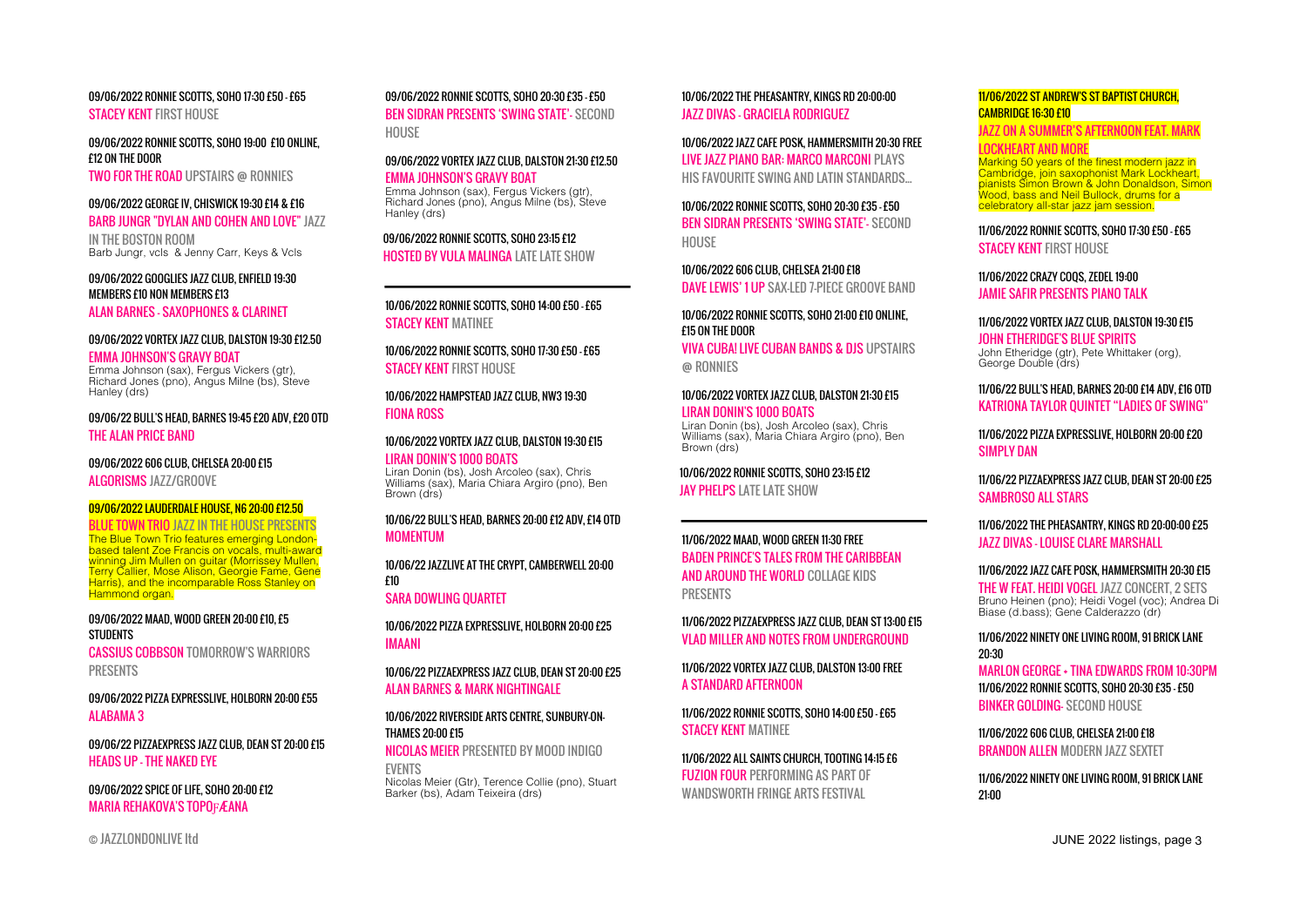#### JAZZ LATES: JUSTIN THURGUR FT. DELE SOSIMI MANY FACES ALBUM LAUNCH PARTY

11/06/2022 RONNIE SCOTTS, SOHO 21:00 £10 ONLINE, £15

ON THE DOOR

MIKE VITTI'S FUNKY NATION NIGHT UPSTAIRS @ RONNIES

#### 11/06/2022 VORTEX JAZZ CLUB, DALSTON 21:30 £15

JOHN ETHERIDGE'S BLUE SPIRITS John Etheridge (gtr), Pete Whittaker (org), George Double (drs)

11/06/2022 RONNIE SCOTTS, SOHO 23:15 £12 **ALEX BONE LATE LATE SHOW** 

#### 12/06/2022 DAWKES MUSIC, MAIDENHEAD 12:00 £25 INCLUDES ARTISAN PIZZA

TOLIY VYACHESLAVOV QUARTET PRESENTED BY DAWKES MUSIC

Toliy Vyacheslavov (Saxophones), Hugh Turner (Guitar), Raph Mizraki (Bass), Guy Richman (Drums)

12/06/2022 RONNIE SCOTTS, SOHO 12:00 £20 - £30 **JIVE ACES LUNCHTIME SHOW** 

12/06/2022 THE OVAL TAVERN, CROYDON 13:00 FREE TONY WOODS PROJECT - QUARTET

12/06/22 PIZZAEXPRESS JAZZ CLUB, DEAN ST 13:30 £18 LONDON VOCAL PROJECT

12/06/22 BULL'S HEAD, BARNES 15:00 £12 ADV, £14 OTD AIRLIE SCOTT & PRONTO SWING

12/06/2022 VORTEX JAZZ CLUB, DALSTON 15:00 £12.50 LONDON JAZZ ORCHESTRA 12/06/2022 RONNIE SCOTTS, SOHO 18:30 £30 - £45 RONNIE SCOTT'S BLUES EXPLOSION MAIN SHOW

12/06/2022 VORTEX JAZZ CLUB, DALSTON 19:30 £5 JAZZ JAM WITH JAS KAYSER

12/06/2022 606 CLUB, CHELSEA 20:00 £15 KAT EATON VOCAL-LED GROOVE/R&B BAND

12/06/2022 EVENTIM APOLLO, HAMMERSMITH 20:00 PAT METHENY

12/06/2022 PIZZA EXPRESSLIVE, HOLBORN 20:00 £20 SIMPLY DAN

12/06/22 PIZZAEXPRESS JAZZ CLUB, DEAN ST 20:00 £20 RAY GELATO

13/06/2022 RONNIE SCOTTS, SOHO 17:30 £50 - £65 **STACEY KENT FIRST HOUSE** 

13/06/2022 JAZZ CAFE, CAMDEN 19:00 ADAM BEN EZRA DOUBLE-BASS PHENOMENON

13/06/2022 RONNIE SCOTTS, SOHO 19:00 £10 ONLINE, £12 ON THE DOOR VOODOO LOUNGE UPSTAIRS @ RONNIES

13/06/2022 VORTEX JAZZ CLUB, DALSTON 19:30 £6.60 MAX PLATTNER TRIO FT GUIDO SPANNOCCHI

13/06/2022 BEXLEY JAZZ CLUB, BEXLEY 20:00 £20 THE JOSH KEMP QUARTET Josh Kemp (sax), Nick Tomalin (piano), Simon Thorpe (b), Dave Ingamells (d)

13/06/2022 PIZZA EXPRESSLIVE, HOLBORN 20:00 £28 TRIONIQ

13/06/22 PIZZAEXPRESS JAZZ CLUB, DEAN ST 20:00 £20 RAY GELATO

13/06/2022 NINETY ONE LIVING ROOM, 91 BRICK LANE 20:30

VOGUE RITES: BALLROOM CLUB NIGHT

13/06/2022 RONNIE SCOTTS, SOHO 20:30 £20 - £35 GARETH WILLIAMS TRIO 'SHORT STORIES' SECOND HOUSE

13/06/2022 THE OXFORD TAVERN, KENTISH TOWN 20:30 £10, £5 FOR MUSICIANS MICHELANGELO SCANDROGLIO/ALEX HITCHCOCK/RACHAEL COHEN/JAY DAVIS

14/06/2022 RONNIE SCOTTS, SOHO 17:30 £50 - £65 **STACFY KENT FIRST HOUSE** 

14/06/2022 606 CLUB, CHELSEA 20:00 £15 MEG MORLEY TRIO ALBUM LAUNCH

14/06/22 PIZZAEXPRESS JAZZ CLUB, DEAN ST 20:00 £20 RAY GELATO

14/06/2022 RONNIE SCOTTS, SOHO 20:00 £10 ONLINE, £12 ON THE DOOR RUBY SINGS UPSTAIRS @ RONNIES

14/06/22 EAST SIDE JAZZ CLUB, LEYTONSTONE 20:30 £12 SONGLINES FT LIANE CARROLL, SIMON PURCELL AND JULIAN SIEGEL

14/06/2022 RONNIE SCOTTS, SOHO 20:30 £20 - £35 ART THEMEN QUINTET SECOND HOUSE

15/06/2022 RONNIE SCOTTS, SOHO 17:30 £50 - £65 **STACEY KENT FIRST HOUSE** 

15/06/2022 BRIXTON ACADEMY 19:00 JACOB COLLIER - DJESSE WORLD TOUR

15/06/2022 RONNIE SCOTTS, SOHO 19:00 £10 ONLINE, £12 ON THE DOOR HORN CULTURE UPSTAIRS @ RONNIES

15/06/2022 HAMPSTEAD JAZZ CLUB, NW3 19:30 MEG MORLEY TRIO ALBUM LAUNCH TOUR

15/06/2022 ROYAL ALBERT HALL, KENSINGTON 19:30 RAISE THE ROOF WITH JOOLS HOLLAND AND SPECIAL GUESTS IN THE MAIN AUDITORIUM

15/06/2022 VORTEX JAZZ CLUB, DALSTON 19:30 £12.50

LOUISE DODDS QUARTET Louise Dodds(vcls), Tom Gibbs (pno), Max Luthert (bs), Dave Hamblett (drs)

15/06/2022 606 CLUB, CHELSEA 20:00 £15 JACKSON MATHOD TRUMPET/VOCAL-LED MODERN JAZZ QUINTET

15/06/22 PIZZAEXPRESS JAZZ CLUB, DEAN ST 20:00 £65 THE RULLES RAND

15/06/2022 SPICE OF LIFE, SOHO 20:00 £12 MICHELLE DREES'S JAZZ TAP PROJECT

15/06/2022 NINETY ONE LIVING ROOM, 91 BRICK LANE 20:30 ARIFA'S REEFERS IN THE LIVING ROOM (+ SWING DANCE CLASSES)

15/06/2022 VORTEX JAZZ CLUB, DALSTON 21:30 £12.50 LOUISE DODDS QUARTET Louise Dodds(vcls), Tom Gibbs (pno), Max Luthert (bs), Dave Hamblett (drs)

15/06/2022 RONNIE SCOTTS, SOHO 23:15 £12 HOSTED BY RACHAEL COHEN LATE LATE SHOW

#### 16/06/2022 FRONT ROOM, CROYDON 12:00 £10 ON DOOR MICK FOSTER BARITONE & ALTO, DOMINIC ASHWORTH GUITAR, TOM FARMER BASS

16/06/2022 RONNIE SCOTTS, SOHO 17:30 £30 - £45 JAMES PEARSON PRESENTS A PORTRAIT OF DUDLEY MOORE FIRST HOUSE

16/06/2022 CRAZY COQS, ZEDEL 19:00 CLARE TEAL & JASON REBELLO

16/06/2022 RONNIE SCOTTS, SOHO 19:00 £10 ONLINE, £12 ON THE DOOR TWO FOR THE ROAD UPSTAIRS @ RONNIES

16/06/22 BULL'S HEAD, BARNES 19:30 £12 ADV, £14 OTD **SOUL.BLUES** 

#### 16/06/2022 GEORGE IV, CHISWICK 19:30 £12 & £14 NAZARINE MIGHTY JAZZ & CHICAGO R&B MIX JAZZ

IN THE BOSTON ROOM Nazarine Mighty, vcls, Jon Taylor, gtr, Tim Richard, keys, Andres Lafone, bass & Peter Miles, drms

16/06/2022 GOOGLIES JAZZ CLUB, ENFIELD 19:30 MEMBERS £10 NON MEMBERS £14 DOMINIC ASHWORTH - GUITAR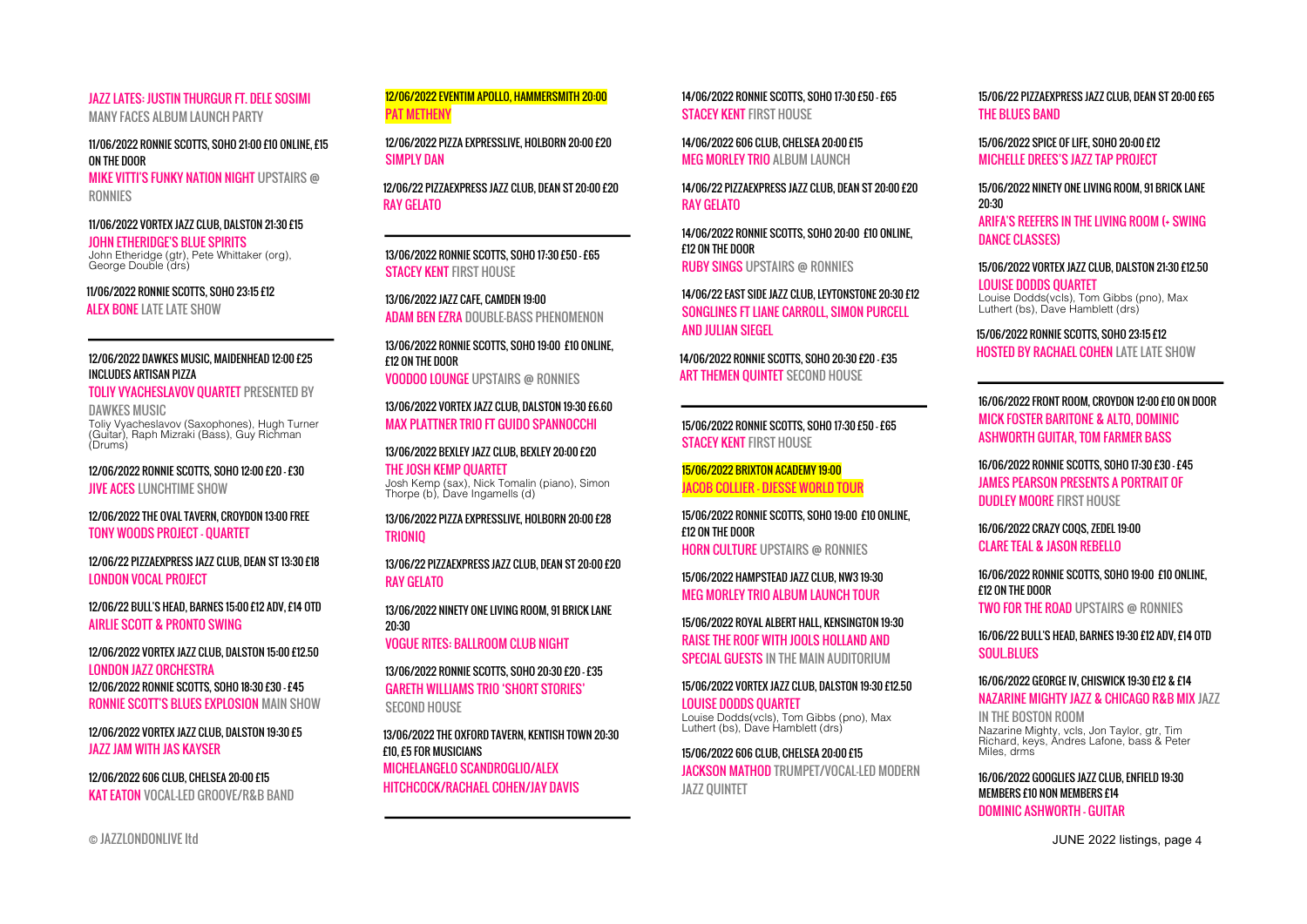#### 16/06/2022 HAMPSTEAD JAZZ CLUB, NW3 19:30

IAGO BANET - 'THE GALICIAN KING OF ACOUSTIC GUITAR'

16/06/2022 ROYAL ALBERT HALL, KENSINGTON 19:30 RAISE THE ROOF WITH JOOLS HOLLAND AND SPECIAL GUESTS IN THE MAIN AUDITORIUM

#### 16/06/2022 VORTEX JAZZ CLUB, DALSTON 19:30 £12.50 LITTLE WEAVER BIRD

James Kitchman (gtr), Lauren Kinsella (vcls), Riley Stone-Lonergan (sax), Andrea Di Biase(bs), Phelan Burgoyne (drs)

#### 16/06/2022 606 CLUB, CHELSEA 20:00 £15

NATASHA SEALE "UNIVERSAL ELLINGTON" VOCAL-LED MODERN JAZZ

16/06/2022 MAAD, WOOD GREEN 20:00 £10, £5 **STUDENTS** 

TARA MINTON COLLAGE PRESENTS:

16/06/2022 CRAZY COQS, ZEDEL 21:15 CLARE TEAL & JASON REBELLO

## 16/06/2022 VORTEX JAZZ CLUB, DALSTON 21:30 £12.50

LITTLE WEAVER BIRD

James Kitchman (gtr), Lauren Kinsella (vcls), Riley Stone-Lonergan (sax), Andrea Di Biase(bs), Phelan Burgoyne (drs)

#### 16/06/2022 RONNIE SCOTTS, SOHO 23:15 £12 HOSTED BY DOOM CANNON LATE LATE SHOW

17/06/2022 RONNIE SCOTTS, SOHO 17:30 £50 - £65 BILLY COBHAM - SPANISH CONTINGENT FIRST HOUSE

17/06/2022 JAZZ CAFE, CAMDEN 19:00 GHANA'S GROOVE: SANTROFI THE JAZZ CAFE AND HIPLIVE PRESENTS

17/06/2022 ROYAL ALBERT HALL, KENSINGTON 19:30 RAISE THE ROOF WITH JOOLS HOLLAND AND SPECIAL GUESTS IN THE MAIN AUDITORIUM

#### 17/06/2022 ST ANDREW'S ST BAPTIST CHURCH, CAMBRIDGE 19:30 £10

ZO√´ GILBY TRIO Zo√´ Gilby vocals Andy Champion double bass Steve Hanley drums

## 17/06/2022 VORTEX JAZZ CLUB, DALSTON 19:30 £15

ELINA DUNI & ROB LUFT FT FRED THOMAS

Elina Duni (vcls), Rob Luft (gtr), Fred Thomas  $($ pno $)$ 

17/06/2022 BULL'S HEAD, BARNES 20:00 £13 ADV, £15 OTD ART THEMEN QUARTET

17/06/22 JAZZLIVE AT THE CRYPT, CAMBERWELL 20:00 £10 LOUCIN

17/06/2022 ZIGGY'S WORLD JAZZ CLUB 20:00 £20 LAUREN BUSH QUARTET

17/06/2022 JAZZ CAFE POSK, HAMMERSMITH 20:30 FREE LIVE JAZZ PIANO BAR: JONATHAN GEE PLAYS KEITH JARRETT AND MORE...

17/06/2022 RONNIE SCOTTS, SOHO 20:30 £50 - £65 BILLY COBHAM - SPANISH CONTINGENT SECOND **HOUSE** 

17/06/2022 606 CLUB, CHELSEA 21:00 £18 SAMARA FILITE/VOCAL-LED JAZZ/BRAZILIAN QUINTET

17/06/2022 RONNIE SCOTTS, SOHO 21:00 £10 ONLINE, £15 ON THE DOOR VIVA CUBA! LIVE CUBAN BANDS & DJS UPSTAIRS @ RONNIES

17/06/2022 VORTEX JAZZ CLUB, DALSTON 21:30 £15 ELINA DUNI & ROB LUFT FT FRED THOMAS Elina Duni (vcls), Rob Luft (gtr), Fred Thomas (pno)

17/06/2022 RONNIE SCOTTS, SOHO 23:15 £12 DLQ LATE LATE SHOW

17/06/2022 VORTEX JAZZ CLUB, DALSTON 23:15 £12.50 HUMAN BEING HUMAN

Esben Tjalve (pno), Torben Bjørnskov (bs),<br>Frederik Bülow (drs)

18/06/22 BULL'S HEAD, BARNES 15:00 £12 ADV, £14 OTD THE GREG DAVIS TRIO

18/06/2022 RONNIE SCOTTS, SOHO 17:30 £50 - £65 BILLY COBHAM - SPANISH CONTINGENT FIRST **HOUSE** 

18/06/2022 ROYAL ALBERT HALL, KENSINGTON 19:30 RAISE THE ROOF WITH JOOLS HOLLAND AND SPECIAL GUESTS IN THE MAIN AUDITORIUM

18/06/2022 VORTEX JAZZ CLUB, DALSTON 19:30 £15 SIMON PURCELL'S RED CIRCLE Simon Purcell (pno), Chris Batchelor (tpt), Julian Siegel (sax), Steve Watts (bs), Gene Calderazzo (drs)

18/06/2022 RICH MIX, BETHNAL GREEN 20:00 £18.50 SAMER RASHED: TALES OF THE GYPSY JAZZ

18/06/2022 RONNIE SCOTTS, SOHO 20:30 £50 - £65 BILLY COBHAM - SPANISH CONTINGENT SECOND HOUSE

18/06/2022 606 CLUB, CHELSEA 21:00 £18 PATRICK CLAHAR SAX-LED MODERN JAZZ QUARTET

18/06/2022 NINETY ONE LIVING ROOM, 91 BRICK LANE 21:00

JAZZ LATES: ROB LUFT

18/06/2022 RONNIE SCOTTS, SOHO 21:00 £10 ONLINE, £15 ON THE DOOR MIKE VITTI'S FUNKY NATION NIGHT UPSTAIRS @ RONNIES

18/06/2022 VORTEX JAZZ CLUB, DALSTON 21:45 £15

SIMON PURCELL'S RED CIRCLE Simon Purcell (pno), Chris Batchelor (tpt), Julian Siegel (sax), Steve Watts (bs), Gene Calderazzo  $(r<sub>s</sub>)$ 

19/06/2022 RONNIE SCOTTS, SOHO 12:00 £20 - £30 SUNDAY JAZZ LUNCH: PIXIE & THE GYPSIES

LUNCHTIME SHOW

19/06/2022 THE OVAL TAVERN, CROYDON 13:00 FREE VLADIMIR MILLER QUARTET

19/06/2022 606 CLUB, CHELSEA 13:30 £12 606 GOSPEL GROUP FEAT. ANDRE GABRIEL VOCAL LED GOSPEL GROUP

19/06/2022 PIZZA EXPRESSLIVE, HOLBORN 13:30 £20 DENMARK STREET BIG BAND

19/06/2022 RONNIE SCOTTS, SOHO 18:30 £30 - £45 NATALIF WILLIAMS' SOLIL FAMILY MAIN SHOW

19/06/2022 VORTEX JAZZ CLUB, DALSTON 19:30 £5 JAZZ JAM WITH HELENA KAY

19/06/2022 606 CLUB, CHELSEA 20:00 £15 PETER HORSFALL VOCAL/TRUMPET-LED MAINSTREAM JAZZ QUARTET

19/06/2022 HAMPTON HUB CLUB, HAMPTON 20:00 £10

THE NIGEL PRICE ORGAN TRIO JAZZ AT THE HUB Nigel Price - Guitar, Ross Stanley - Organ, Joel Barford - drums

19/06/2022 PIZZA EXPRESSLIVE, HOLBORN 20:00 £20 NATASHA WATTS WITH HER FULL BAND

20/06/2022 RONNIE SCOTTS, SOHO 18:00 £30 - £45 SOFT MACHINE MAIN SHOW

20/06/2022 BRIXTON ACADEMY 19:00 JACOB COLLIER - DJESSE WORLD TOUR

20/06/2022 RONNIE SCOTTS, SOHO 19:00 £10 ONLINE, £12 ON THE DOOR

VOODOO LOUNGE UPSTAIRS @ RONNIES

#### 20/06/2022 1901 ARTS CLUB, WATERLOO 20:00 £17

MOOD INDIGO MONDAYS PRESENTED BY MOOD INDIGO EVENTS

Jim Mullen (gtr), Terence Collie (pno), Nick Lenner-Webster (bs)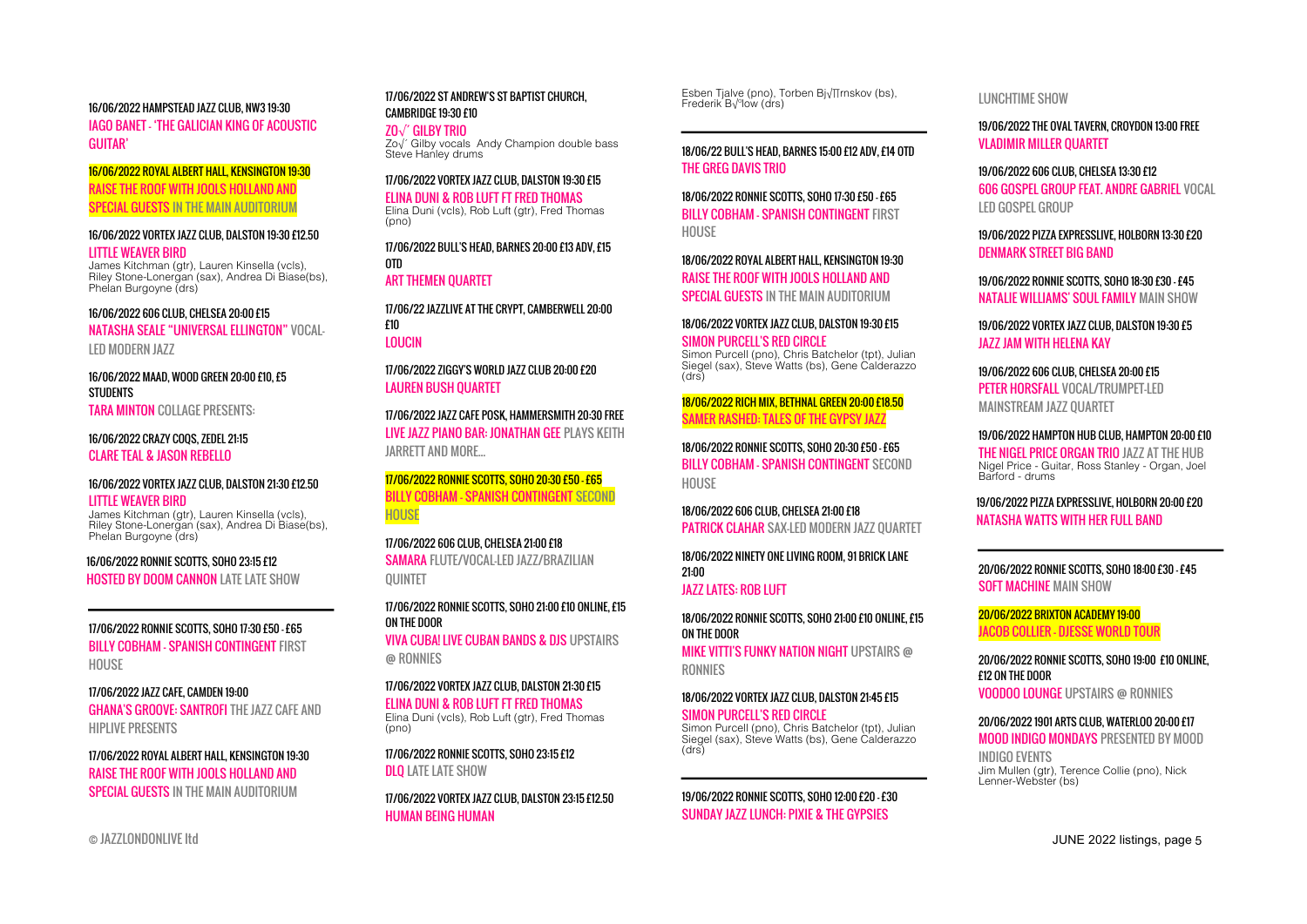#### 20/06/2022 606 CLUB, CHELSEA 20:00 £15

CLEMENT REGERT'S "WILD CARD" GUITAR-LED JAZZ/GROOVE

#### 20/06/2022 BEXLEY JAZZ CLUB, BEXLEY 20:00 £20

THE BASIL HODGE QUARTET Basil Hodge (piano), Riley Stone-Lonergan (sax), Oli Hayhurst (bass),Winston Clifford (drums)

#### 20/06/2022 NINETY ONE LIVING ROOM, 91 BRICK LANE 20:30 VOGUE RITES: BALLROOM CLUB NIGHT

20/06/2022 THE OXFORD TAVERN, KENTISH TOWN 20:30 £10, £5 FOR MUSICIANS XHOSA COLE QUARTET

#### 21/06/2022 RONNIE SCOTTS, SOHO 17:30 £85 - £150 MACY GRAY FIRST HOUSE

#### 21/06/2022 UNION CHAPEL, ISLINGTON 19:00 £45

#### MILTON NASCIMENTO "ONE FINAL SESSION"

Milton Nascimento bids farewell to the big stage with the tour entitled "One final music session" in what promises to be a moving moment and in which the magical cycle of one of the Brazilian music greats is brought to a close in majestic fashion. A celebration of the memories of all those inspirational years that had a profound impact on both Brazilian and World Music alike. It may seem like a journey is coming to an end, but it is better interpreted as a beautiful coming together in the meeting of Milton and his fans.

#### 21/06/2022 VORTEX JAZZ CLUB, DALSTON 19:00 FREE MID WEEK DOWNSTAIRS JAM

21/06/2022 606 CLUB, CHELSEA 20:00 £15 DAN REINSTEIN SAX-LED MODERN JAZZ QUINTET

21/06/2022 PIZZA EXPRESSLIVE, HOLBORN 20:00 £10 BEN HEMMINGS

21/06/2022 RONNIE SCOTTS, SOHO 20:00 £10 ONLINE, £12 ON THE DOOR RUBY SINGS UPSTAIRS @ RONNIES

#### 21/06/22 EAST SIDE JAZZ CLUB, LEYTONSTONE 20:30 £12 JOHN ETHERIDGE QUARTET FT ART THEMEN

21/06/2022 RONNIE SCOTTS, SOHO 20:30 £85 - £150 MACY GRAY SECOND HOUSE

22/06/2022 RONNIE SCOTTS, SOHO 17:30 £85 - £150 MACY GRAY FIRST HOUSE

22/06/2022 MAAD, WOOD GREEN 19:00 FREE SONGWRITERS' CLUB - WORKSHOP COLLAGE PRESENTS

22/06/2022 RONNIE SCOTTS, SOHO 19:00 £10 ONLINE, £12 ON THE DOOR HORN CULTURE UPSTAIRS @ RONNIES

#### 22/06/2022 BARBICAN HALL, EC1 19:30 £49.50-£69.50 HERBIE HANCOCK

Now in the sixth decade of his professional life, Herbie Hancock remains where he has always been: at the forefront of global culture and music.

22/06/2022 HAMPSTEAD JAZZ CLUB, NW3 19:30 BIANCA WATTS DEBUT EP LAUNCH WITH FRIENDS

22/06/2022 THE CABBAGE PATCH, TWICKENHAM 19:30 £20, MEMBERS £15 NICHOLAS MEIER GUITAR QUARTET

22/06/2022 VORTEX JAZZ CLUB, DALSTON 19:30 TBC

22/06/2022 606 CLUB, CHELSEA 20:00 £26 ALL FIRED UP 14 PIECE BAND TRIBUTE TO FARTH WIND & FIRE

22/06/2022 PIZZA EXPRESSLIVE, HOLBORN 20:00 £25 ZOOT MONEY

22/06/2022 NINETY ONE LIVING ROOM, 91 BRICK LANE 20:30

ARIFA'S REEFERS IN THE LIVING ROOM (+ SWING DANCE CLASSES)

22/06/2022 RONNIE SCOTTS, SOHO 20:30 £85 - £150 MACY GRAY SECOND HOUSE

22/06/22 ROYAL ALBERT HALL, KENSINGTON 21:30 £13-17 HELENA KAY'S KIM TRIO LATE NIGHT JAZZ IN THE ELGAR ROOM

22/06/2022 VORTEX JAZZ CLUB, DALSTON 21:45 TBC

22/06/2022 RONNIE SCOTTS, SOHO 23:15 £12 HOSTED BY DANI DIODATO'S PATTERNS LATE LATE SHOW

23/06/2022 FRONT ROOM, CROYDON 12:00 £10 ON DOOR TERENCE COLLIE KEYBOARD, DUNCAN LAMONT JR TENOR, NICK LENNER-WEBSTER BASS

23/06/2022 RONNIE SCOTTS, SOHO 17:30 £85 - £150 MACY GRAY FIRST HOUSE

23/06/2022 JAZZ CAFE, CAMDEN 19:00 TERRY REID ENGLISH ROCK ROYALTY

23/06/2022 RONNIE SCOTTS, SOHO 19:00 £10 ONLINE, £12 ON THE DOOR TWO FOR THE ROAD UPSTAIRS @ RONNIES

#### 23/06/2022 BARBICAN HALL, EC1 19:30 FROM £49.50 MARISA MONTE

Multi-award-winning Marisa Monte is credited with bringing samba right up to the present day by melding jazz, blues and funk rhythms into oldschool samba rhythms. One of Brazil's biggest  $arits$ , with ten million  $+$  album sales to date, bridging the gap between styles and musical generations and continuing to surprise the public with the originality and quality of her singing and composing.

23/06/2022 BULL'S HEAD, BARNES 19:30 £10 ADV, £12 OTD

ANDREA BLACK (WITH SPECIAL GUESTS)

23/06/2022 GOOGLIES JAZZ CLUB, ENFIELD 19:30 MEMBERS £10 NON MEMBERS £15 DAVE O'HIGGINS - SAXOPHONES

23/06/2022 VORTEX JAZZ CLUB, DALSTON 19:30 TBC

#### 23/06/2022 WINCHESTER HALL, TURKS HEAD, TWICKENHAM 19:45 £15 ADV £18 ON DOOR

#### THE PUCCIARELLI GROUP & JONNY WICKHAM TRIO

PRESENTED BY THE JAZZ SANCTUARY Guiseppe Pucciarelli - guitar, Sam Leak - piano, Marko Scarcia - double bass, Jay Davis - drums, Jonny Mansfield - vibraphone, Will Sach - double bass, Felix Ambach - drums

#### 23/06/2022 606 CLUB, CHELSEA 20:00 £20

ALINA BZHEZHINSKA AND THE HIPHARP

COLLLECTIVE BENEFIT GIG FOR UKRAINE

23/06/2022 MAAD, WOOD GREEN 20:00 £10, £5 TONY WOODS PROJECT COLLAGE PRESENTS:

#### 23/06/2022 PIANO SMITHFIELD, EC1 20:00 £20

SARA DOWLING PRESENTED BY JBGB EVENTS Ross Stanley- piano, Dario Di Lecce - double<br>bass and regular British Jazz Awards Best<br>Drummer Steve Brown

23/06/2022 SPICE OF LIFE, SOHO 20:00 £12 KALPADRUMA "ONWARDS" ALBUM LAUNCH

23/06/2022 THE PAVILLION, WOODBRIDGE RD, GUILDFORD 20:00 £18

DENNIS ROLLINS FUNKY-FUNK GUILDFORD JAZZ AT THE PAVILLION Funky Funk Sextet inc Dennis Rollins (tmbne) + 5

23/06/2022 RONNIE SCOTTS, SOHO 20:30 £85 - £150 MACY GRAY SECOND HOUSE

23/06/2022 VORTEX JAZZ CLUB, DALSTON 21:45 TBC

23/06/2022 RONNIE SCOTTS, SOHO 23:15 £12 HOSTED BY MYELE MANZANZA LATE LATE SHOW

24/06/2022 RONNIE SCOTTS, SOHO 17:30 £35 - £50 AZYMUTH FIRST HOUSE

24/06/2022 CRAZY COQS, ZEDEL 19:00 MISS HOPE SPRINGS: SONGS IN THE KEY OF HOPE

24/06/2022 BARBICAN HALL, EC1 19:30 £25-40 BRAD MEHLDAU RESCHEDULED GIG Performing with his longtime trio featuring bassist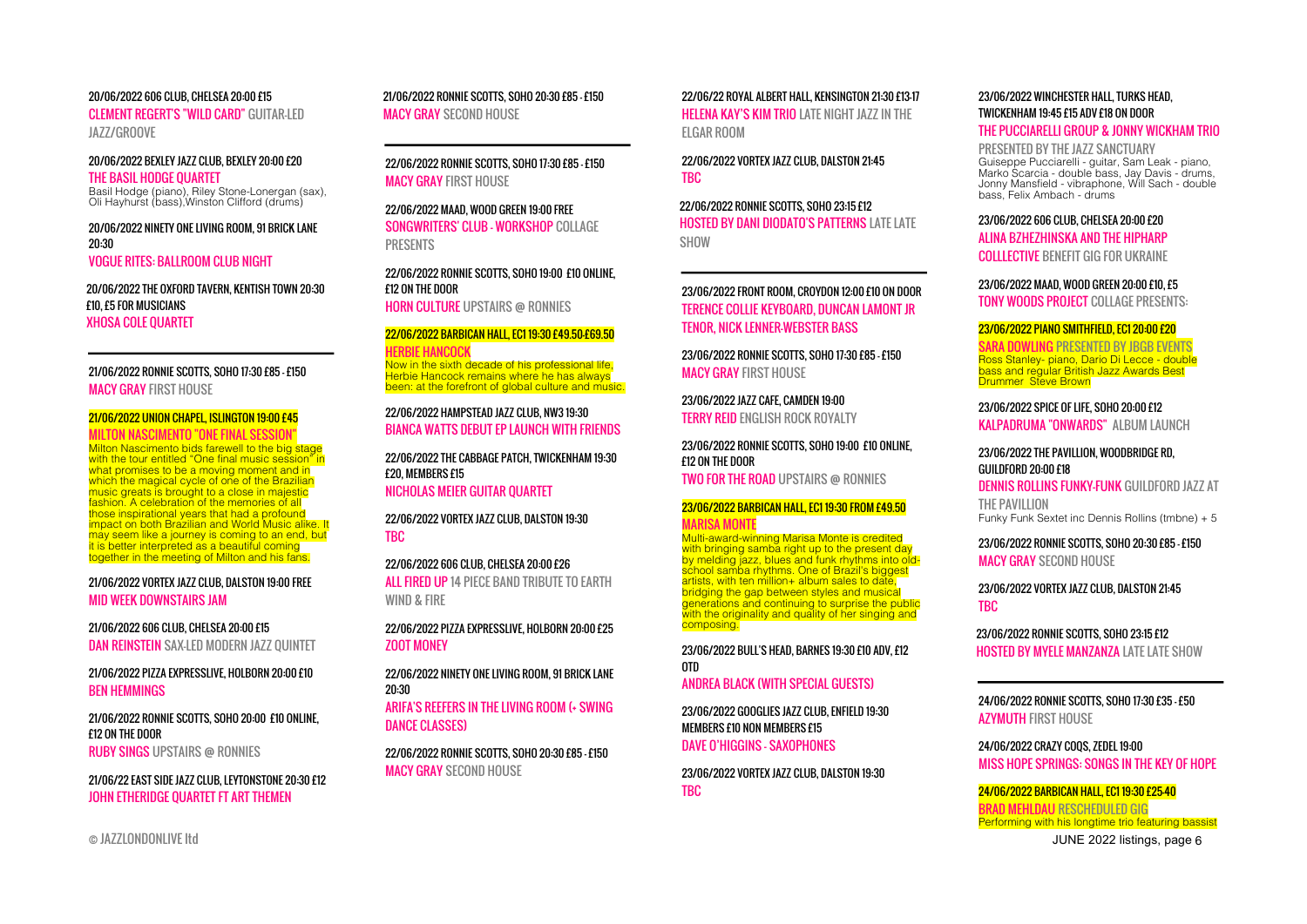Larry Grenadier and Jeff Ballard on drums, pianist Brad Mehldau continues to push the paradigms of jazz and classical performance.

24/06/2022 HAMPSTEAD JAZZ CLUB, NW3 19:30 GET GETZ -THE MUSIC OF STAN GETZ

#### 24/06/2022 THE TALKING TREE, STAINES 19:30 £12

SONGS OF SUMMER PRESENTED BY MOOD INDIGO EVENTS

Nette Robinson (vox), Tony Woods (as)(ss)(cl)(pno), Martin Pyne

#### 24/06/2022 VORTEX JAZZ CLUB, DALSTON 19:30 £15

#### MIGUEL GORODI NONET

Miguel Gorodi (tpt), Gareth Lockrane ( Flute),Michael Chillingworth (sax), George Crowley (sax), Ray Hearne (tuba), Kieran McLeod (tmb), Ralph Wyld (vibes), Tom Farmer (bs), Dave Hamblett (drs)

#### 24/06/22 BULL'S HEAD, BARNES 20:00 £15 ADV, £17 OTD JONI'S SOUL "HOMAGE TO JONI MITCHELL"

24/06/2022 PIZZA EXPRESSLIVE, HOLBORN 20:00 £45 STEVE NORMAN

#### 24/06/22 JAZZ CAFE POSK, HAMMERSMITH 20:30 FREE LIVE JAZZ PIANO BAR: MARCO MARCONI PLAYS HIS FAVOURITE SWING AND LATIN STANDARDS...

24/06/2022 RONNIE SCOTTS, SOHO 20:30 £35 - £50 AZYMUTH SECOND HOUSE

## 24/06/2022 606 CLUB, CHELSEA 21:00 £18

AMY BIRD VOCAL-LED SOUL/GROOVE/AMERICANA BAND

#### 24/06/2022 RONNIE SCOTTS, SOHO 21:00 £10 ONLINE, £15 ON THE DOOR

VIVA CUBA! LIVE CUBAN BANDS & DJS UPSTAIRS @ RONNIES

#### 24/06/2022 CRAZY COQS, ZEDEL 21:15 THE JAY RAYNER QUARTET

#### 24/06/2022 VORTEX JAZZ CLUB, DALSTON 21:30 £15 MIGUEL GORODI NONET

Miguel Gorodi (tpt), Gareth Lockrane ( Flute),Michael Chillingworth (sax), George Crowley (sax), Ray Hearne (tuba), Kieran

McLeod (tmb), Ralph Wyld (vibes), Tom Farmer (bs), Dave Hamblett (drs)

24/06/2022 RONNIE SCOTTS, SOHO 23:15 £12 SAM LEAK'S 'LOOKING GLASS' LATE LATE SHOW

25/06/2022 MAAD, WOOD GREEN 11:30 FREE KATE AND THE STORYTREE COLLAGE KIDS

PRESENTS

25/06/2022 RONNIE SCOTTS, SOHO 17:30 £35 - £55 POLLY GIRRONS FIRST HOLLSE

#### 25/06/2022 BARBICAN HALL, EC1 19:30 £20-35 SFIAZZ COLLECTIVE: NEW WORKS REFLECTING THE MOMENT

SFJAZZ Collective premiere new music responding to seismic global and social changes of 2020.

#### 25/06/2022 HAMPSTEAD JAZZ CLUB, NW3 19:30 JORDAN JACKSON

25/06/2022 VORTEX JAZZ CLUB, DALSTON 19:30 TBC

25/06/22 BULL'S HEAD, BARNES 20:00 £12 ADV, £14 OTD BROKEN BLUE

#### 25/06/2022 PIZZA EXPRESSLIVE, HOLBORN 20:00 £45 STEVE NORMAN

#### 25/06/2022 JAZZ CAFE POSK, HAMMERSMITH 20:30 £15 **JAKUB KLIMIUK QUINTET JAZZ CONCERT, 2 SETS** Simeon May (tenor sax); Jakub Klimiuk(guit/comp); Will Inscoe (pno); Harry Pearce (d.bass); Adam Merrell (dr)

25/06/2022 RONNIE SCOTTS, SOHO 20:30 £35 - £55 **POLLY GIBBONS SECOND HOUSE** 

25/06/2022 606 CLUB, CHELSEA 21:00 £18 **TONY KOFI SAX-LED MODERN JAZZ** 

#### 25/06/2022 NINETY ONE LIVING ROOM, 91 BRICK LANE 21:00 JAZZ LATES: THE KIELAN SHEARD TRIO

#### 25/06/2022 RONNIE SCOTTS, SOHO 21:00 £10 ONLINE, £15 ON THE DOOR MIKE VITTI'S FUNKY NATION NIGHT UPSTAIRS @ RONNIES

25/06/2022 VORTEX JAZZ CLUB, DALSTON 21:45 TBC

25/06/2022 RONNIE SCOTTS, SOHO 23:15 £12 **MAMA SUTRA LATE LATE SHOW** 

#### 26/06/2022 RONNIE SCOTTS, SOHO 12:00 £20 - £30 SUNDAY JAZZ LUNCH: KATRIONA TAYLOR BLIND PASSION LUNCHTIME SHOW

26/06/2022 THE OVAL TAVERN, CROYDON 13:00 FREE TONY KOFI ORGANISATION - QUARTET

26/06/2022 ST ANDREW'S ST BAPTIST CHURCH, CAMBRIDGE 14:00 £10

MATT FORD TRIO COURTYARD CONCERT PLUS BBQ Matt Ford, singer | Matt Regan, piano | Joe Pettit, bass

26/06/22 BULL'S HEAD, BARNES 15:00 £12 ADV, £14 OTD PAPA GEORGE BAND

26/06/2022 RONNIE SCOTTS, SOHO 18:30 £30 - £45 W3 FUNK SESSIONS MAIN SHOW

26/06/2022 CAFÉ YUKARI, KEW 19:30 £15 **JAZZ ON THE PLAZA PRESENTED BY MOOD INDIGO** EVENTS Mornington Lockett (ts), Terence Collie (pno), Nick Lenner-Webster (bs)

#### 26/06/2022 ROYAL ALBERT HALL, KENSINGTON 19:30 £39-£98

GEORGE BENSON + SUPPORT: SUNNY WAR PRESENTED BY KENNEDY STREET ENTERPRISES

26/06/2022 VORTEX JAZZ CLUB, DALSTON 19:30 £5 JAZZ JAM WITH HELENA KAY

26/06/2022 606 CLUB, CHELSEA 20:00 £16 GAVIN HOLLIGAN VOCAL-LED SOUL/GROOVE

#### 27/06/2022 RONNIE SCOTTS, SOHO 17:30 £40 - £60 JON CLEARY & THE ABSOLUTE MONSTER **GENTLEMEN FIRST HOUSE**

27/06/2022 RONNIE SCOTTS, SOHO 19:00 £10 ONLINE, £12 ON THE DOOR

VOODOO LOUNGE UPSTAIRS @ RONNIES

#### 27/06/2022 606 CLUB, CHFLSFA 20:00 £15

EMILY FRANCIS PIANO-LED MODERN JAZZ TRIO

#### 27/06/2022 BEXLEY JAZZ CLUB, BEXLEY 20:00 £20

#### THE MICK FOSTER QUARTET Mick Foster (sax), Dominic Ashworth (gtr), Tom Farmer (b), Tristan Mailliot (d)

#### 27/06/2022 PIZZA EXPRESSLIVE, HOLBORN 20:00 £18 KARA GRAINGER

#### 27/06/2022 THE COCKPIT, NW8 20:00 £15

#### NYJX + RICK SIMPSON SOLO SET

The National Youth Jazz Exchange NYJX is a distinctive, new ensemble that brings together early-career artists from across the UK. Mentored by Orphy Robinson MBE, this unconventional collective of prodigious talent delivers a unique body of original material, developed during - and influenced by - the nationwide pandemic lockdowns. Expect an elaborate sonic patchwork of strings, reeds, drums, and washes of modular synthesis. Rick Simpson is a regular performer at Ronnie Scotts, the 606 Jazz Club, Pizza Express Dean Street, The Vortex, The Bull's Head, and he has appeared at larger UK venues such as the Royal Festival Hall and the Purcell Room.

## 27/06/2022 THE OXFORD TAVERN, KENTISH TOWN 20:30 £10, £5 FOR MUSICIANS

FORJ

#### 28/06/2022 RONNIE SCOTTS, SOHO 17:30 £40 - £60 JON CLEARY & THE ABSOLUTE MONSTER **GENTLEMEN FIRST HOLISE**

28/06/2022 WIGMORE HALL, W1 19:30 £16-40 ROSCOE MITCHELL Roscoe Mitchell saxophone; Dudu Kouate percussion; Simon Sieger piano